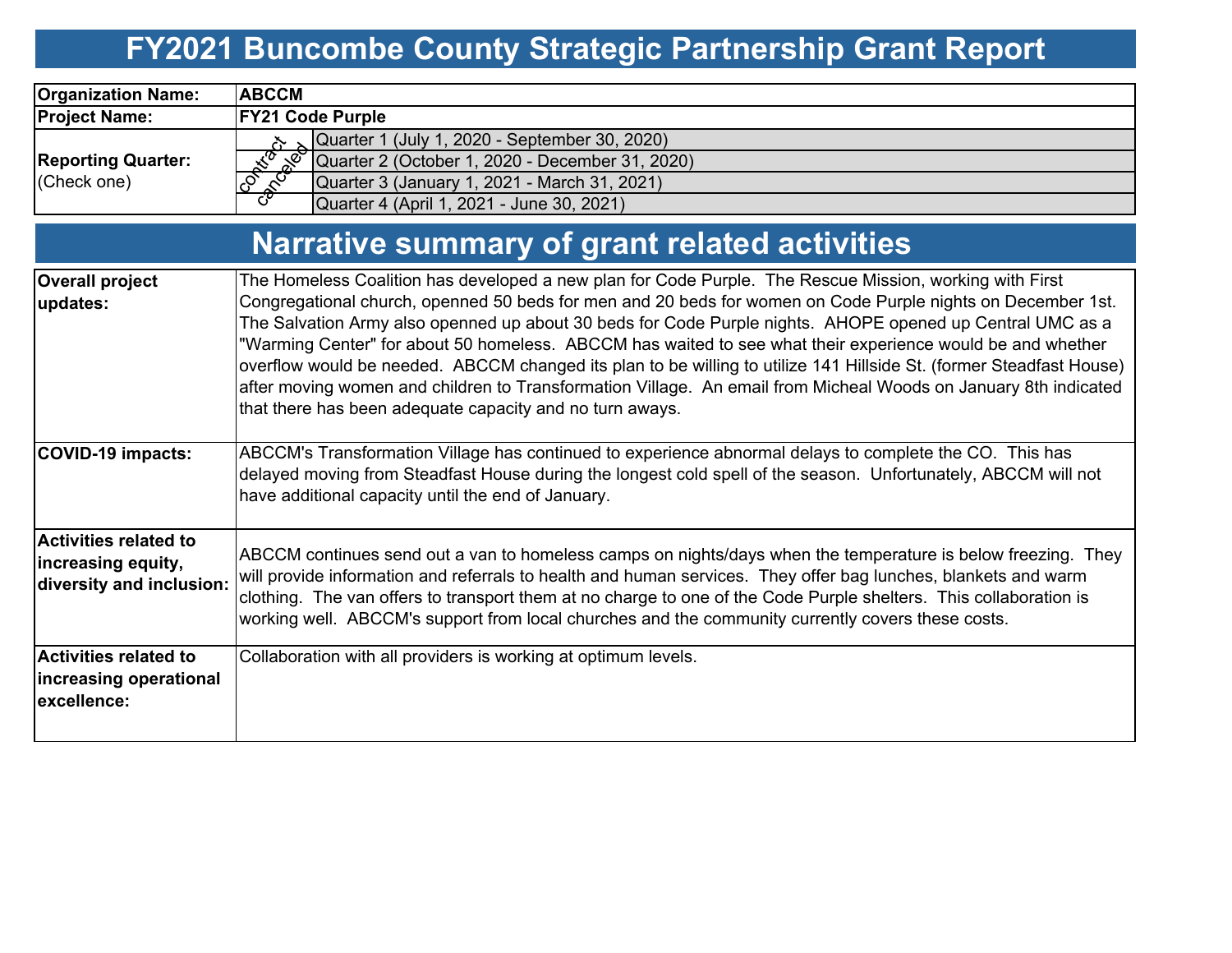### **FY2021 Buncombe County Strategic Partnership Grant Report**

| <b>Organization Name:</b>                | <b>ABCCM</b>                                                                     |  |  |  |  |
|------------------------------------------|----------------------------------------------------------------------------------|--|--|--|--|
| <b>Project Name:</b>                     | <b>FY21 Code Purple</b>                                                          |  |  |  |  |
|                                          | $\sim$ 8  Quarter 1 (July 1, 2020 - September 30, 2020)                          |  |  |  |  |
| <b>Reporting Quarter:</b><br>(Check one) | $\sqrt{x^2}$ $\sqrt{x^3}$ Quarter 2 (October 1, 2020 - December 31, 2020)        |  |  |  |  |
|                                          | 10 <sub>2</sub><br>$\mathscr{E}$<br>Quarter 3 (January 1, 2021 - March 31, 2021) |  |  |  |  |
|                                          | ╼ᢦ<br>Quarter 4 (April 1, 2021 - June 30, 2021)                                  |  |  |  |  |

### **Progress toward annual goals**

|                                                  | Please only include new data for the specific quarter |                  |                  |                  |                  |                                                 |
|--------------------------------------------------|-------------------------------------------------------|------------------|------------------|------------------|------------------|-------------------------------------------------|
| <b>IMeasure</b>                                  | <b>Annual Goal</b>                                    | <b>Quarter 1</b> | <b>Quarter 2</b> | <b>Quarter 3</b> | <b>Quarter 4</b> | <b>Progress</b><br>toward<br><b>Annual Goal</b> |
| # of Code Purple days declared in County         | 64                                                    | $\Omega$         | 22               |                  |                  | 22                                              |
| # of Code Purple overnight stays                 | 1600                                                  | $\Omega$         | N/A              |                  |                  |                                                 |
| # of unduplicated people served with Code Purple | 75                                                    |                  | 31               |                  |                  | 31                                              |

#### **Comments:**

Code Purple started last of October. Depite warm days, we have been experiencing normal winter nights with 10-12 nights each month of November and December. We also have averaged seeing 4 persons per night with ABCCM's Code Purple Van providing outreach services and transporting to one of the Code Purple shelters.